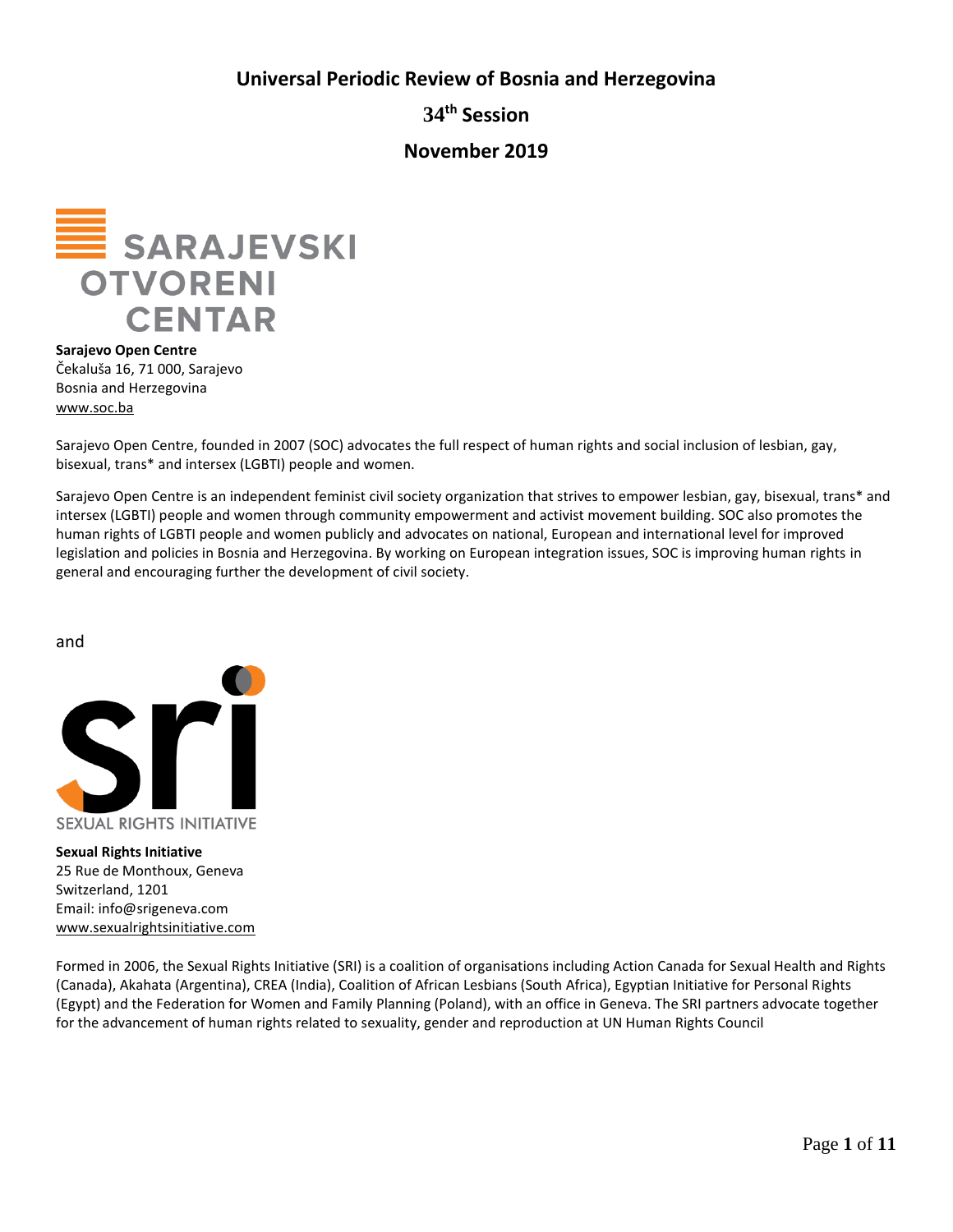**Key Words:** Violence and discrimination based on sexual orientation, gender identity, gender expression, sex characteristics; sexual and reproductive rights; rights to freedom of assembly, privacy.

# **Executive Summary**

- **1.** In its last UPR, Bosnia and Herzegovina (BiH) received and accepted seven recommendations relating to the theme of discrimination and violence on the grounds of sexual orientation, gender identity and expression. Despite this, there has been very little progress made in addressing the legal gaps and implementation of laws and policies addressing SOGIE.
- **2.** Hate speech, discrimination and violence against the LGBTI persons are still a widespread phenomenon in BiH, and the state does not provide services tailored to the needs of the LGBTI persons. The assessment of the needs and problems of the LGBTI community conducted in 2017<sup>1</sup> found that LGBTI persons experienced high levels of homophobia, stigma and discrimination which had serious negative impact on their health and wellbeing. The report pointed to the predominantly heteronormative and patriarchal social context coupled with inadequate institutional mechanisms for protecting LGBTI rights and freedom in BiH as the root causes of violence and discrimination against LGBT persons.
- **3.** LGBTI persons are often prevented from participating in all aspects of public and political life or meeting basic personal, social or cultural needs (such as being open about their relationships, freely expressing their gender identity). The obstructions to the freedom of assembly for LGBTI people, as well as the lack of legal gender and same-sex partnership recognition make the lives and needs of LGBTI persons often incomparable to the life of those whose sexual orientation, gender and/or sexual identity falls neatly within the dominant and cultural matrix of the BiH society.

# **I EQUALITY AND NON-DISCRIMINATION**

 $\overline{a}$ 

- **4.** During the last UPR, BiH received the following recommendations related to the equality and nondiscrimination of LGBTI people which it accepted:
- **5.** Implement transparent and inclusive mechanisms of public consultations with civil society organizations on all issues mentioned above (i.e. gender equality, minority rights ... and discrimination against LGBT persons) (Norway). **This recommendation has been partially implemented.**
- **6.** Draft and adopt a countrywide anti-discrimination strategy, in close cooperation with all relevant stakeholders, including with regard to sexual orientation and gender identity ... (Germany). **This recommendation has not been implemented.**
- **7.** Implement measures that ensure equality of rights and non-discrimination, especially on the grounds of gender, sexual orientation or gender identity (Uruguay). **This recommendation has been partially implemented.**

 $1$  Numbers of Equality 2: Research on Problems and Needs of LGBTI Persons in Bosnia and Herzegovina in 2017 - Analysis of Findings, http://soc.ba/site/wp-content/uploads/2017/10/ENG-Brojevi-ravnopravnost\_04.10.2017.-WEB-II.pdf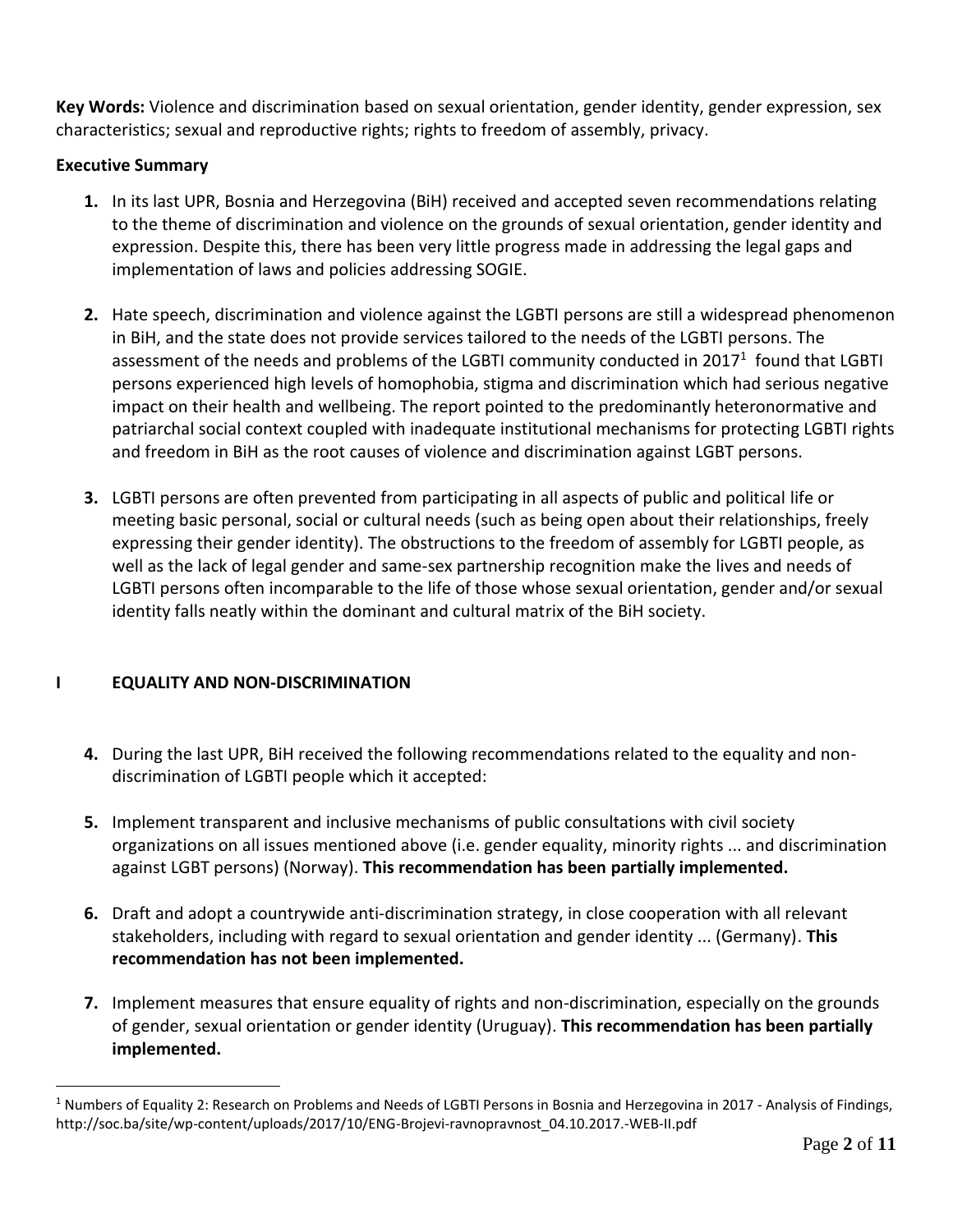- **8.** Take measures to effectively combat discrimination based on sexual orientation or gender identity (France). **This recommendation has been partially implemented.**
- **9.** Develop a communications strategy to raise the awareness of society of the difficulties faced by groups of LGBTI persons and foster an environment of tolerance (Spain). **This recommendation has not been implemented.**

## **Legislation and policy**

- **10.** The prohibition of discrimination of LGBTI persons is regulated by two systemic laws: Law on Gender Equality in BiH and Anti-Discrimination Law. While the Law on Gender Equality - which prohibits discrimination on the basis of "sexual expression and/or orientation" - is declarative in nature in the context of protecting LGBTI persons against discrimination, the Anti-Discrimination Law offers comprehensive protection against discrimination in all aspects of public life, including education, employment, healthcare, provision of services, etc.
- **11.** By adopting the amendments to its Anti-Discrimination Law in 2016, sexual orientation and gender identity have finally been accurately formulated and "sex characteristics" has been added to the list of protected characteristics, thus the Law finally explicitly regulates the protection of lesbian, gay, bisexual, trans\* and intersex (LGBTI) persons from discrimination.
- **12.** Until the end of 2015, no measures or public policies ensuring the equality of LGBTI people have been adopted nor implemented by any level of government in BiH. Since then, governments of both entities have adopted annual operational plans for the implementation of the Gender Action Plan in 2016, while the Council of Ministers of BiH adopted a one-year Anti-Discrimination Action Plan in April 2016.
- **13.** All three annual operational plans for the implementation of the Gender Action Plan based on Gender Equality Law included measures, partially implemented throughout 2016, 2017 and 2018, that were designed to enhance the rights of LGBTI persons. They were mostly focused on basic trainings of public officials working in institutional gender mechanisms and relevant ministries in LGBTI human rights, and the improvement of legislation addressing the most prominent and urgent issues regarding the violence and discrimination against LGBTI people. No laws addressed through these policies were ever amended.
- **14.** At the start of 2017, the Agency formed a working group tasked with producing an Action Plan to Enhance the Equality of LGBTI Persons, as foreseen in the Action Plan for Implementing the Proposed Anti-Discrimination Measures in Bosnia and Herzegovina (Anti-Discrimination Action Plan) produced by the Ministry of Human Rights and Refugees of BiH. In 2017 the working group produced a Draft of the Action Plan for Equality of LGBTI Persons in Bosnia and Herzegovina for the 2018-2020 period, which is pending adoption by the Council of Ministers.
- **15.** The other five measures from the one-year Anti-Discrimination Action Plan adopted in 2016 that were supposed to enhance the human rights of LGBTI persons have still not been implemented nor are there any signs that they might be implemented in the near future.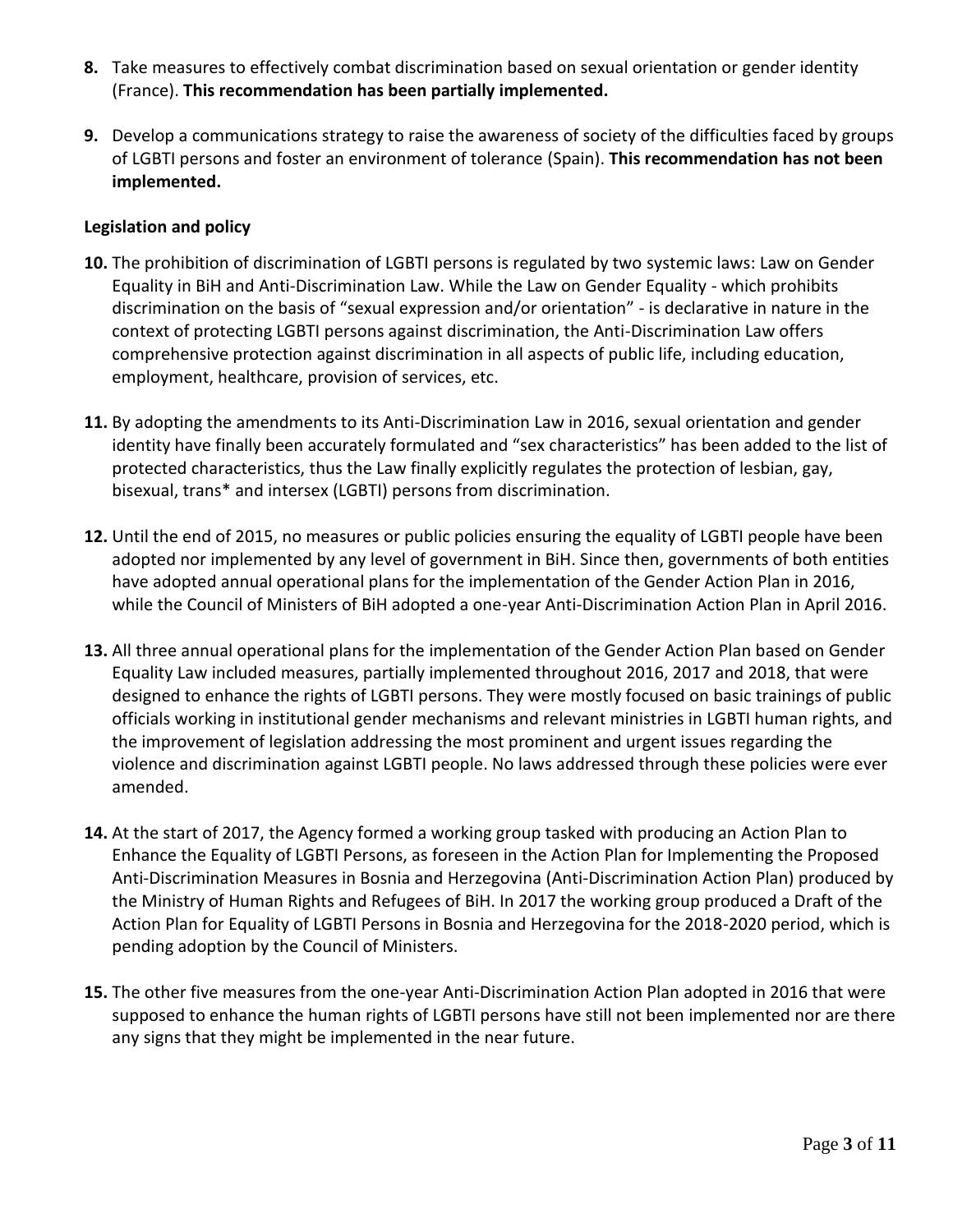### **Implementation**

- **16.** Every third LGBTI person in Bosnia and Herzegovina has experienced discrimination. However, it is worth remembering that only a small number of LGBTI persons disclose their sexual orientation or gender identity to a wider circle of people. This means the number of LGBTI persons who have experienced some form of discrimination should be viewed in light of the reality that LGBTI persons generally conceal their identity out of fear from violence and discrimination.
- **17.** Sarajevo Open Centre records up to ten cases of discrimination per year, on average. There is a trend of growing discrimination on the grounds of gender identity, especially in the areas of education, health care, employment, the media and in public administration. This is confirmed by the research that shows that about two-thirds of transgender persons in BiH claim they have experienced some form of discrimination. Gender expression is usually visible, making transgender and gender nonconforming persons more vulnerable than the rest of LGBI community.
- **18.** There are still no court decisions on cases of discrimination on the grounds of sexual orientation, gender identity and/or sex characteristics. The slow pace of executive and other institutions in the fight against SOGIESC-based discrimination have resulted in the low level of trust in the institutions in charge for the protection of human rights (87% of LGBTI persons don't trust the judicial institutions) which significantly affects the low number of cases of discrimination that make it to either the nonjudicial bodies such as the Ombudsmen Institution for Human Rights of Bosnia and Herzegovina or to the courts.

## **II RIGHT TO LIFE, LIBERTY AND SECURITY OF THE PERSON**

### **Violence on the grounds of SOGIESC**

- **19.** During the last UPR, BiH received the following two recommendations related to the right to life, liberty and security of the hate crime and hate speech acts which it accepted:
- **20.** Publicly and unequivocally condemn any attack, verbal or physical, against LGBT groups and bring those responsible to justice. (Sweden). **This recommendation has not been implemented.**
- **21.** Build upon developments in Sarajevo Canton police regarding training, coordination and awarenessraising in tackling discrimination of LGBT persons and implement these practices throughout the judiciary and the police. (Norway). **This recommendation has been partially implemented.**

### **Legislation and policy**

- **22.** In BiH legal system, hate crimes are differently regulated in the entities (FBiH and RS) and BD. Criminal codes of RS and FBiH penalize hate crimes motivated by sexual orientation or gender identity, but there is a lack of implementation when it comes to conducting investigations in cases of crimes and other incidents on grounds of sexual orientation and gender identity.
- **23.** Provisions which sanction incitement to hatred, hate speech and violence are included in the criminal codes of the Federation BiH and Brčko District, but they are limited exclusively to prohibition of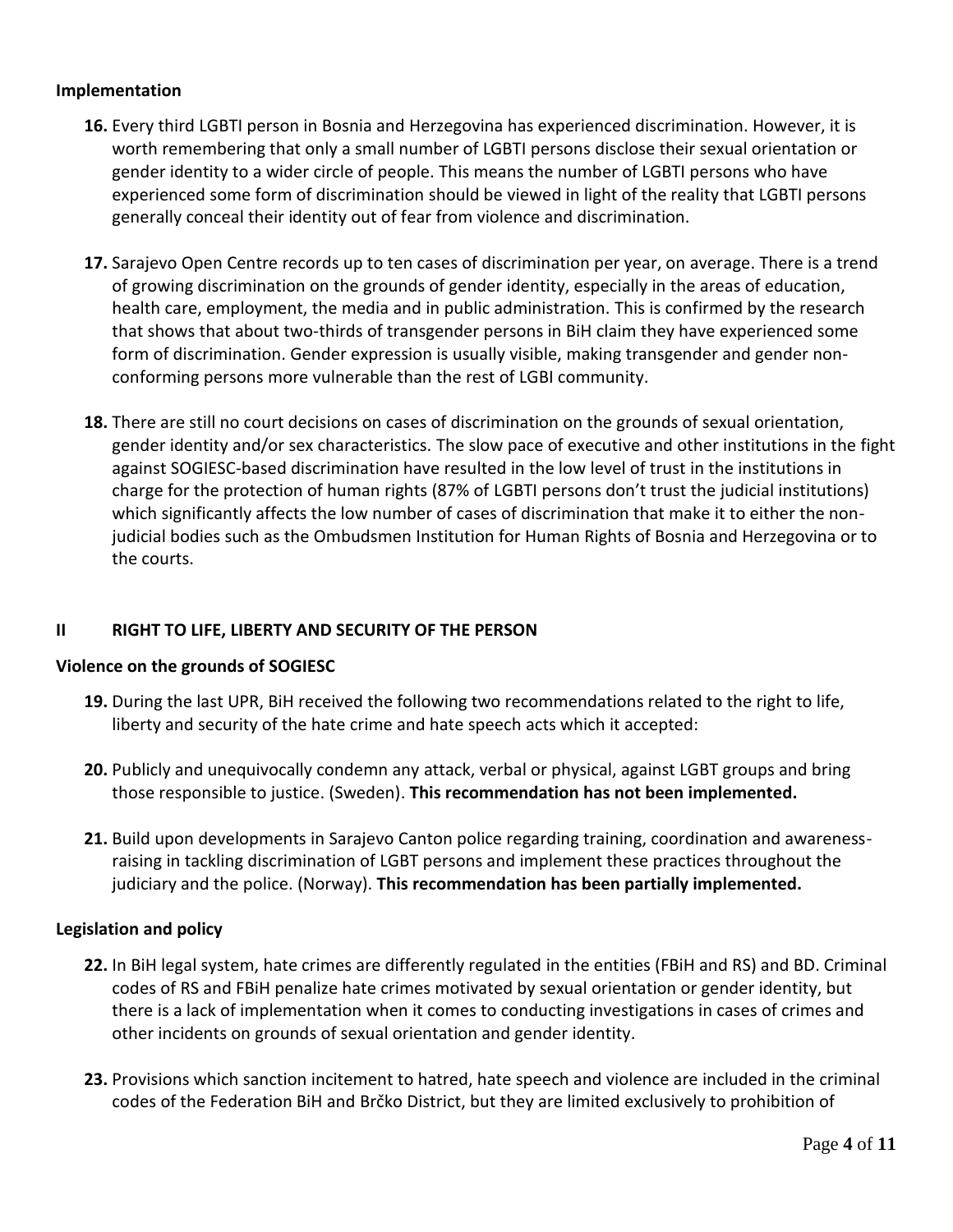incitement to hatred and violence on national, ethnic and religious grounds. With this legal framework, it is impossible to sanction incitement to hatred and violence against LGBTI persons, which proliferate on internet portals and social networks and frequently lead to discrimination and hate crimes.

## **Implementation**

- **24.** These laws are rarely implemented appropriately, also due to a lack of compulsory human rights-based training of police and judiciary officials who are working in the field of hate crime cases, or criminal cases based on the sexual orientation, gender expression or sex characteristics of the victims of violence. Currently there is no plan, policy or a program that requires mandatory education for law enforcement.
- **25.** In addition, there are no operative special units inside police institutions for investigating SOGIE- based crimes or incidents, which would have regular contact with local LGBTI organizations and work on strengthening protection and building trust. As a result, the responses are inadequate and inconsistent: investigatory and judiciary procedures are sluggish, and perpetrators mostly remain unpunished or are punished with insufficiently harsh measures. Currently, there are no judicial decisions on hate crimes against LGBTI people.
- **26.** Improvement in the implementation is as a direct result of the work of civil society organisations. In 2018, Sarajevo Open Centre established cooperation with Social Welfare Centre of Canton Sarajevo in order to provide better support for the victims of SOGIE-based violence. Also, as a result of training for prosecutors organized by Sarajevo Open Centre, a point of contact - cantonal prosecutor - was appointed for LGBTI hate crime victims.
- **27.** Sarajevo Open Centre, regularly documents around 100 cases of hate speech and incitement to hatred, and 20-30 incidents of criminal offenses and incidents motivated by prejudice on grounds of sexual orientation or gender identity annually since 2012 (on average).
- **28.** Only 12.6% of the respondents trust the police, and 14.5% the judiciary. The main reason for distrust is possible homophobia/transphobia of police officers (82.6% respondents) and the judiciary (75.5% respondents). In addition, lack of confidence that they will be offered adequate protection, judgmental and stigmatizing attitudes of the staff working with LGBTI persons and incompetency are reasons for distrusting these institutions for most respondents. Regarding the judiciary, corruption (1.94%) and the length and complexity of procedure (1.29%) were also recognized as problems impairing the trust in this sector.
- **29.** The growing trend of domestic violence against LGBTI persons is concerning. Cases of domestic violence range from threats to blackmailing, unlawful deprivation of liberty and prohibition of movement, violence and bodily injury, and forced medical treatment. The perpetrators are parents or siblings with the support of extended family.
- **30.** Due to low level of trust in the institutions, namely the police and the judiciary, and the fact that the violence usually takes place in the family home and is perpetrated by family members on whom LGBTI persons are less likely to report cases of violence in fear that it will remove the financial provider from the family. LGBTI victims of violence and other bias-motivated crimes rarely report cases to the authorities.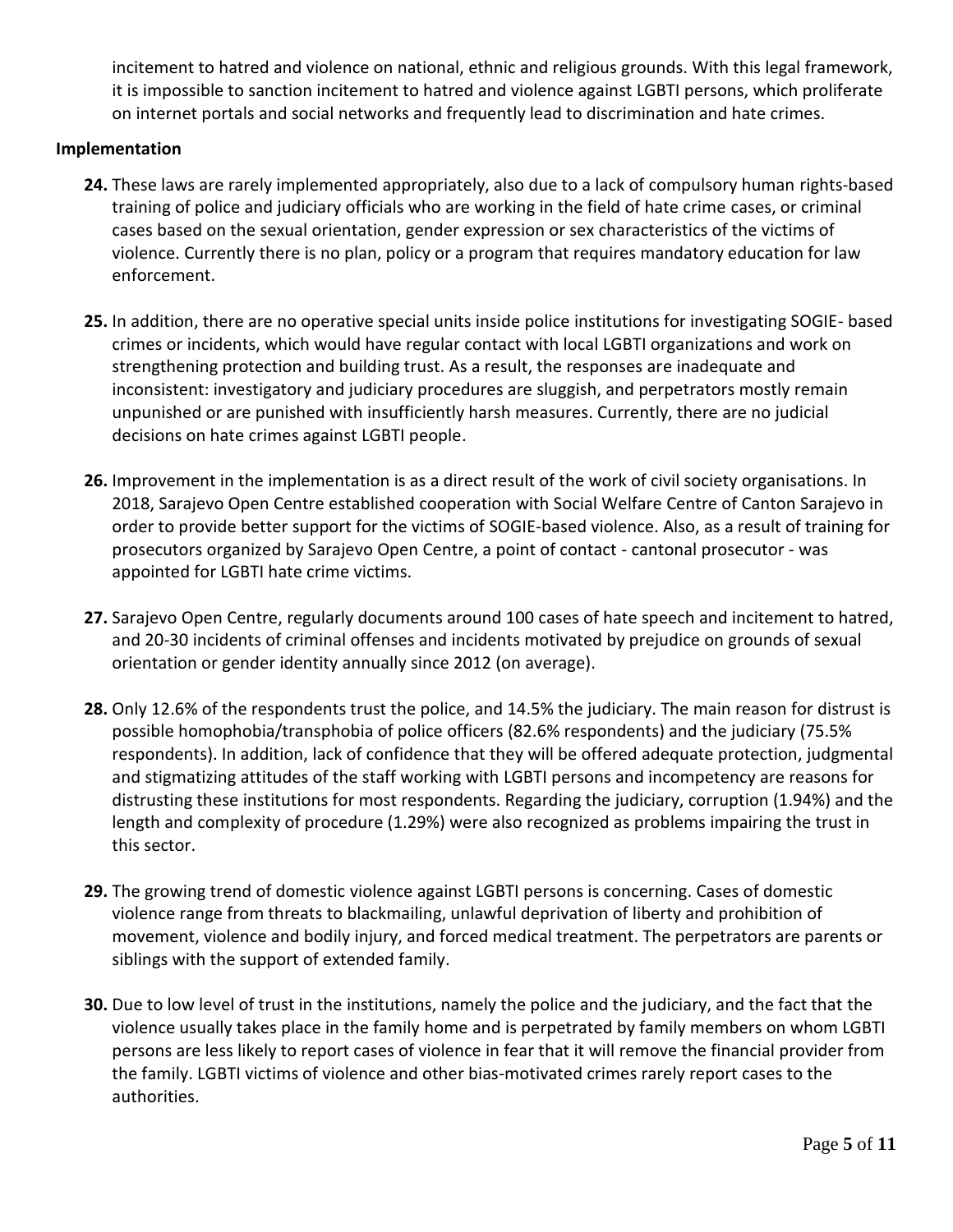- **31.** Lack of awareness and understanding and the bias within families force LGBTI persons to hide their identities and to continuously live in fear. Inability to freely and honestly express one's identity leads to numerous difficulties for the individual within the family. It results not only in dysfunctional relations and communication within the family, but it also prevents the formation of sound relationships in all segments of life and is often followed by psycho-emotional anxiety.
- **32.** Public statistics of police and social services do not disaggregate data to keep separate records of domestic violence against LGBTI persons. Another aggravating fact is that many LGBTI persons are forced to hide their sexual orientation and gender identity and expression for fear of discrimination and violence. As a result, there is underreporting and underrepresentation of all forms of violence against LGBTI persons generally, and even more so in instances of domestic violence.

## **III RIGHT TO FAMILY LIFE**

## **Same-sex partnership**

## **Legislation and policy**

**33.** Not a single administrative unit in BiH (family laws of RS, FBiH and BD) recognizes same-sex unions. Therefore, LGBTI persons are unable to claim their constitutionally guaranteed rights to freedom and security, private and family life and home, to starting a family, protection of property, or freedom of movement and residence, which are necessary to ensure the respect and protection for same-sex unions.

## **Implementation**

 $\overline{a}$ 

- **34.** Around 30.7% of same-sex couples who are in long-term and stable intimate relationships live with their partners, whereas around 49% plan to start living together in the forthcoming period. In other words, 80% of LGBTI persons who are in lasting and stable intimate relationships are committed to live together with their partners, and they either live together or plan to do so in the future, although the existing legal and institutional framework neither supports possible formalization of these relations, nor provides legal protection to such partnerships, or the individuals within these partnerships.<sup>2</sup>
- **35.** The majority of respondents claim that they would enter into a life partnership or same-sex union if it was legally recognized in Bosnia and Herzegovina. 62% of respondents who are in stable intimate relationships would formalize the life partnerships, while 24% said that they are not sure about it. In other words, the majority of respondents want to conclude a life partnership in the near or far future, but non-existence of applicable legislation in this field prevents them from doing so, violating their rights to equality, non-discrimination and depriving them of the legally guaranteed rights accorded to heterosexual couples.<sup>3</sup>
- **36.** BiH is one of many signatories of the European Convention on Human Rights, and according to the

 $^2$  Numbers of Equality 2: Research on Problems and Needs of LGBTI Persons in Bosnia and Herzegovina in 2017 - Analysis of Findings, page 62 http://soc.ba/site/wp-content/uploads/2017/10/ENG-Brojevi-ravnopravnost\_04.10.2017.-WEB-II.pdf

<sup>&</sup>lt;sup>3</sup> Numbers of Equality 2: Research on Problems and Needs of LGBTI Persons in Bosnia and Herzegovina in 2017 - Analysis of Findings, page 62 http://soc.ba/site/wp-content/uploads/2017/10/ENG-Brojevi-ravnopravnost\_04.10.2017.-WEB-II.pdf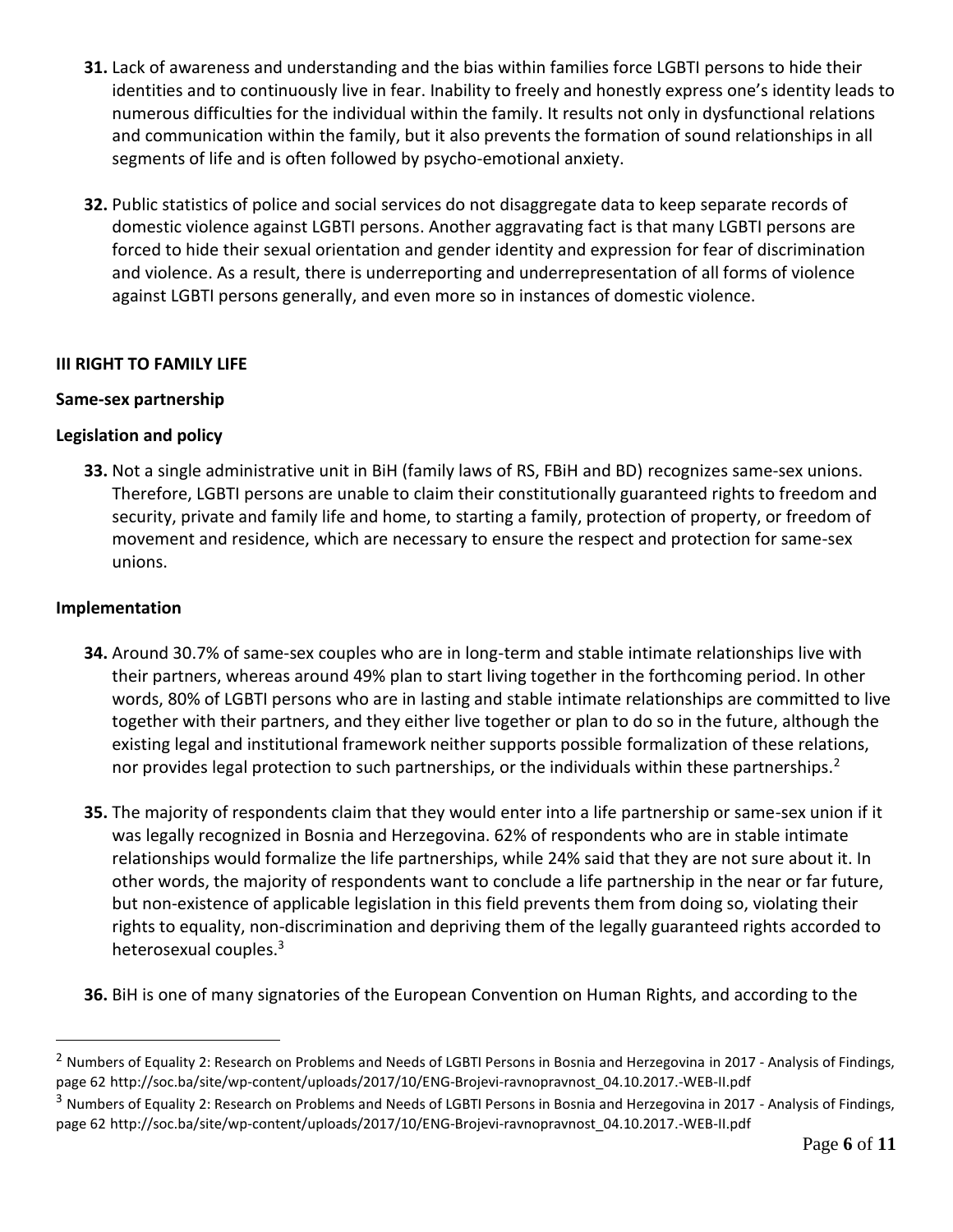Convention, a document with the legal power of the constitution, every individual has the right to respect of their private and family life.

**37.** In October 2018, BiH finally recognized the importance of dealing with this issue when the Government of Federation of Bosnia and Herzegovina accepted the opinion of its Ministry of Internal Affairs concerning the need for legal regulation of same-sex partnerships due to the increased number of requests for recognizing same-sex unions from abroad in the legal system of BiH. The government will form a working group which will be drafting the Law on same-sex partnerships. Sarajevo Open Centre contacted the Ministry of Justice of Federation of Bosnia and Herzegovina in order to be included in the working group regarding the law, but the formation of the working group is still in process.

# **IV FREEDOM OF EXPRESSION, ASSOCIATION AND PEACEFUL ASSEMBLY**

## **Peaceful assembly**

## **Legal framework and policy**

- **38.** The right to freedom of assembly is protected by the Constitution of BiH, entity and cantonal constitutions, Statute of Brčko District, and entity and cantonal laws. This right is also additionally safeguarded by international documents which BiH ratified or adopted in its legal system, such as the European Convention on the Protection of Human Rights and Fundamental Freedoms. However, there are certain provisions that give room for interpretation by officials responsible for their implementation to unfairly interpret them against LGBTI persons resulting in limiting the freedom of assembly of LGBTI persons.
- **39.** Current legislation in BiH obliges the assembly organizers to seek permission from other relevant authorities in cases when the assembly takes up roads or public spaces in front of institutions/other legal entities. This opens up the possibility of other legal entities, by not giving their permission or by taking it upon themselves to conduct risk assessments, to de facto limit the freedom of assembly for LGBT people.
- **40.** Additional financial burdens are placed on the organizers through the provisions of these laws that give discretionary right to the law enforcement/ministries of interior to demand additional measures from the LGBTI public events/protests organizers, including emergency medical, firefighter and additional security services.
- **41.** In addition to the increased administrative and financial barriers placed on organizers of LGBTI public events and gatherings, there are also fears of discrimination and violence perpetrated by non-state actors against persons participating in LGBTI public events and gatherings. These fears are based on past experiences of such violations and the failure of the BiH to ensure justice and reparations for the victims and have a chilling effect on LGBT persons exercising their right to assembly and expression.

### **Implementation**

**42.** Five years after the attack on organizers and participants of queer film Merlinka Festival in 2014, no charges have yet been brought against the perpetrators. One of the attackers appeared before the Municipal Court in Sarajevo, at the first hearing in March 2018. The delayed response of the judiciary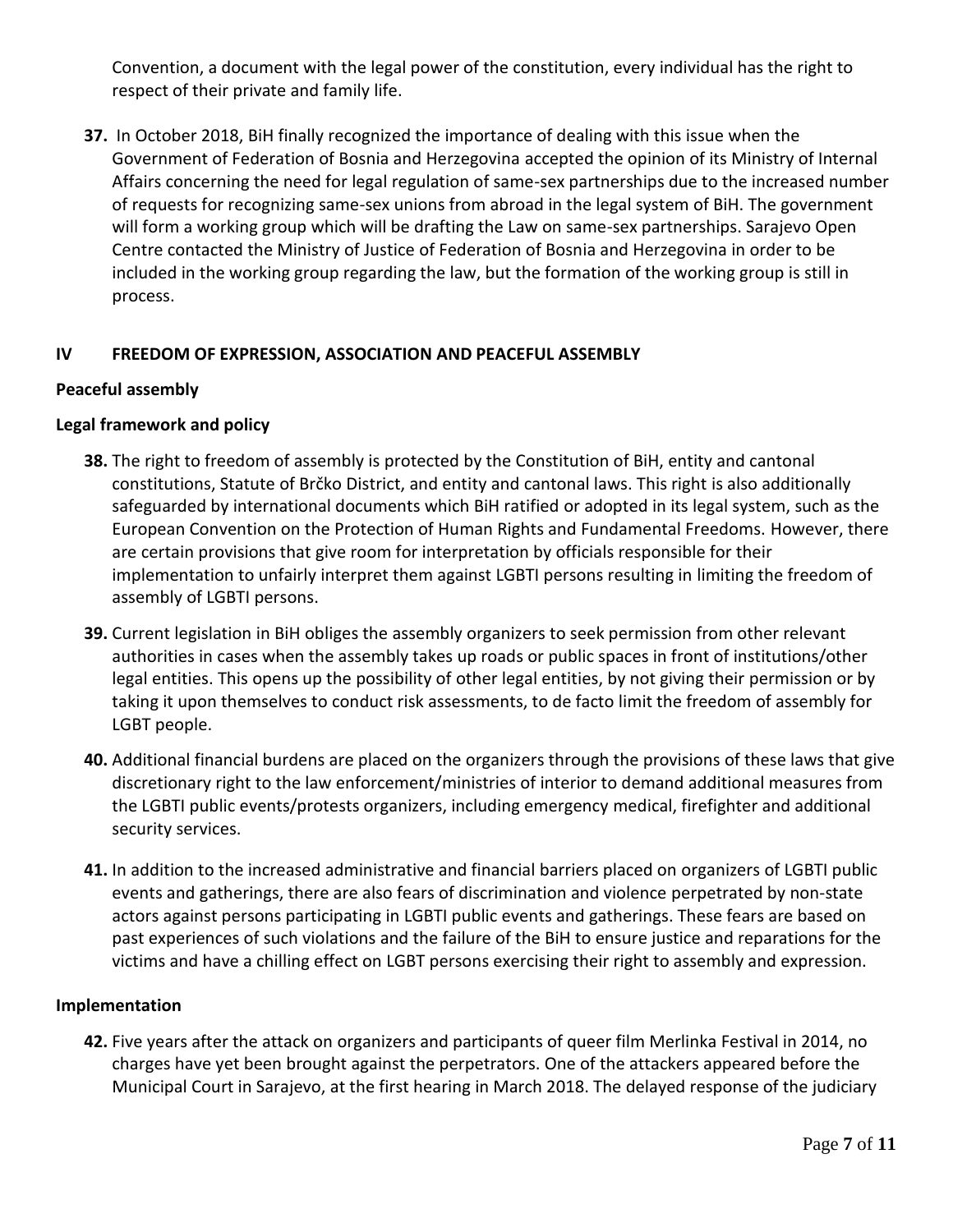prompted Sarajevo Open Centre to lodge an appeal before the Constitutional Court of BiH in November 2016 concerning the violation of the freedom of assembly of LGBTI citizens.<sup>4</sup>

- **43.** In December 2019, The Constitutional Court of BiH adopted the appeal of the Sarajevo Open Centre and others, and made a decision confirming that the public authorities of the Sarajevo Canton have violated the right to freedom of assembly of LGBTI persons by failing to ensure the safety of the participants of the Merlinka Festival 2014.
- **44.** Same decision confirmed that the authorities failed to conduct a thorough investigation and sanction the perpetrators of violence, through which they violated the prohibition of being subjected to torture or inhuman or degrading treatment, enabling the homophobic and transphobic violence to occur at the Festival.
- **45.** According to the decision of the Constitutional Court of BiH, the governments of the Federation of Bosnia and Herzegovina and Sarajevo Canton have to pay a total amount of 8,000 BAM to the appellants in compensation for the violence, fear and stress the appellants experienced.<sup>5</sup>
- **46.** In 2017 when Sarajevo Open Centre planned on commemorating International Day against Homophobia and Transphobia, Ministry of Traffic of Canton Sarajevo failed to respond to the request of SOC and their administrative silence led to the violation of freedom of assembly.
- **47.** The Institution of the Ombudsperson confirmed that the Ministry of Transport violated freedom of assembly. Following a complaint from Sarajevo Open Centre, the Institution issued a recommendation describing concrete steps to be undertaken by the FBiH Parliament, the Ministry of Transport and the Ministry of Interior of Sarajevo Canton.<sup>6</sup>
- **48.** Another case of violation of this right was recorded in March 2018, when SOC asked for permission to hold a public event on the square in front of BBI Centre. The event was supposed to commemorate International Transgender Day of Visibility. The permission was denied even though SOC had already organized an event in front of the BBI Centre without any security concerns. In September 2018, Academy of Fine Arts gave its permission for organizing an exhibition of queer artists, but after a while, the permission was withdrawn without any explanation.<sup>7</sup>
- **49.** The inaction of the relevant institutions in dealing with past violations, which include attacks and threats towards the LGBTI activists and organizers, coupled by the lack of their support to create an enabling environment for LGBTI persons in public spaces has had a chilling effect on the exercise of the rights to assembly and expression of LGBTI people. The result is that the LGBTI activists and the LGBTI community haven't organized the Pride March in Bosnia and Herzegovina so far.

 $\overline{a}$ 

<sup>4</sup> Pink Report 2018, page 27, http://soc.ba/site/wp-content/uploads/2018/05/Pink-Report-2018.pdf

<sup>&</sup>lt;sup>5</sup> http://soc.ba/en/press-release-responsible-institutions-have-violated-the-freedom-of-the-lgbt-community-gathering-withoutprotecting-the-merlinka-festival/

<sup>&</sup>lt;sup>6</sup> Pink Report 2018, page 29, http://soc.ba/site/wp-content/uploads/2018/05/Pink-Report-2018.pdf

<sup>&</sup>lt;sup>7</sup> Pink Report 2018, page 16, http://soc.ba/site/wp-content/uploads/2018/05/Pink-Report-2018.pdf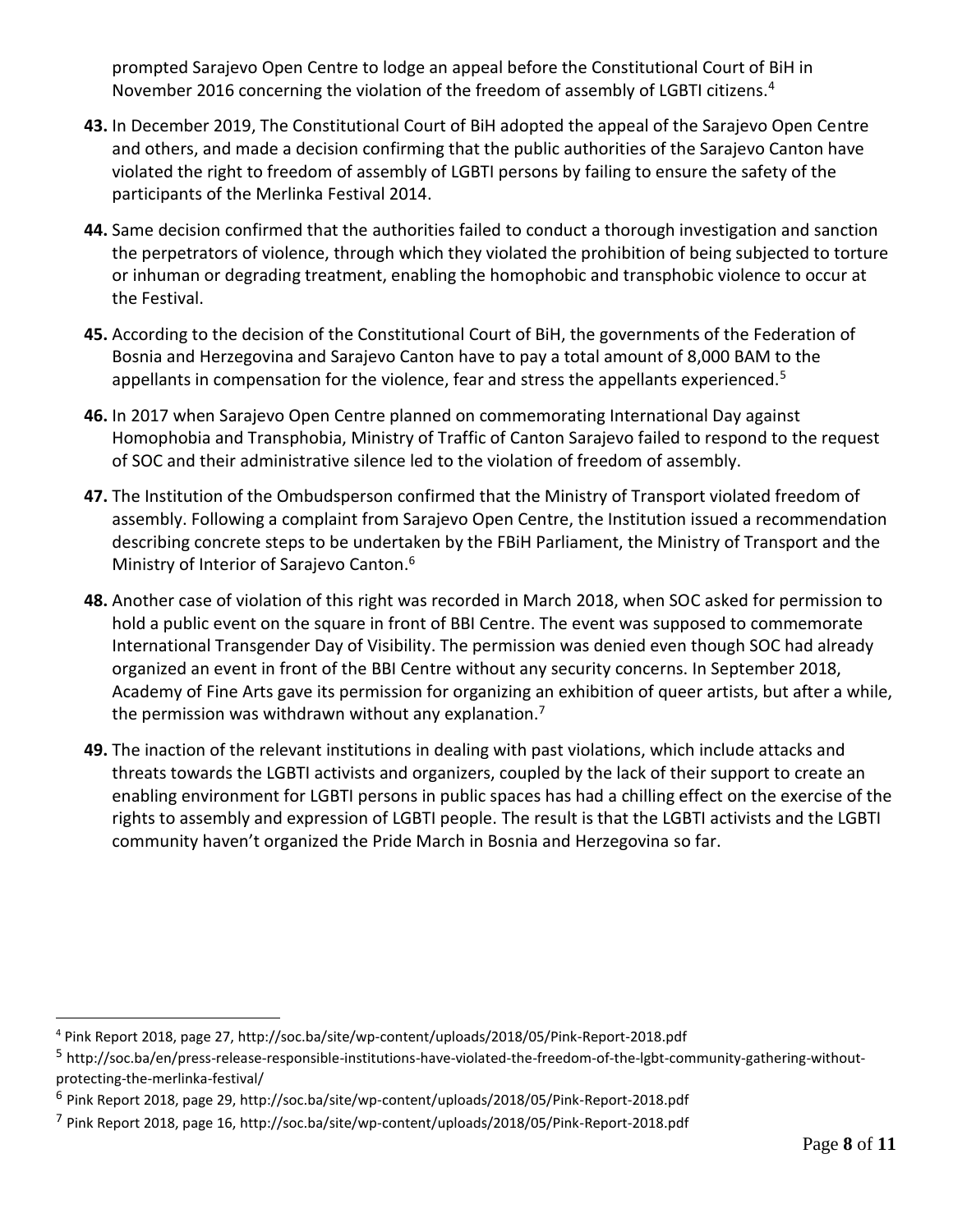## **V RIGHT TO HEALTH**

**Assisted reproductive technology Gender confirmation procedures Unnecessary medical procedures on intersex persons**

### **Legislation and policy**

- **50.** Biomedically assisted fertilization is not available for same-sex couples as only persons in heterosexual marriages or extramarital unions (with notarial certification of their statements confirming the existence of such union in accordance to the entity family laws) can access these procedures. $8$
- **51.** Transgender people in BiH can only change the sex marker in their official documents and the Unique Master Citizen Number after a "complete" medical transition. According to the laws on Registry Books at entity level and in Brčko District and through the internal rules of the ministries of health and ministries of interior of the entities and Brčko District, following the check of the documentation brought from abroad, the ministries of interior retract the old Unique Master Citizen Number, issue a new number and a decision on the basis of which the person can proceed to change the rest of their documents.
- **52.** Bosnia and Herzegovina belongs to a small number of countries in Europe which explicitly protected intersex persons in their anti-discrimination legislation, by prohibiting discrimination on the ground of sex characteristics – a very positive step in the protection, respect and fulfilment of intersex persons rights. However, intersex persons are an extremely invisible and vulnerable group in BiH society, due to the lack of information about intersexuality and the stigma, discrimination and violence faced by intersex persons in public, in educational settings (including in how intersex is referred to in literature, school and university textbooks), and also in health care settings by medical workers. The terms hermaphroditism and pseudohermaphroditism are still used to denote intersex persons despite the fact that these terms are inaccurate, scientifically unfounded, and stigmatizing for intersex persons.

### **Implementation**

 $\overline{a}$ 

**53.** According to the law, a transgender person is obligated to undergo a full medical transition before being able to change their gender marker in official documents and their unique identification number. But what makes this even harder, is that transgender persons have to go abroad for endocrine therapy and surgical procedures, since these cannot be performed in BiH due to the lack of trained and sensitized medical professionals.

<sup>8</sup> Analysis of the draft laws on biomedically assisted procreation in FBiH: http://eu-monitoring.ba/site/wpcontent/uploads/2018/02/Analiza-zakona-BMPO.pdf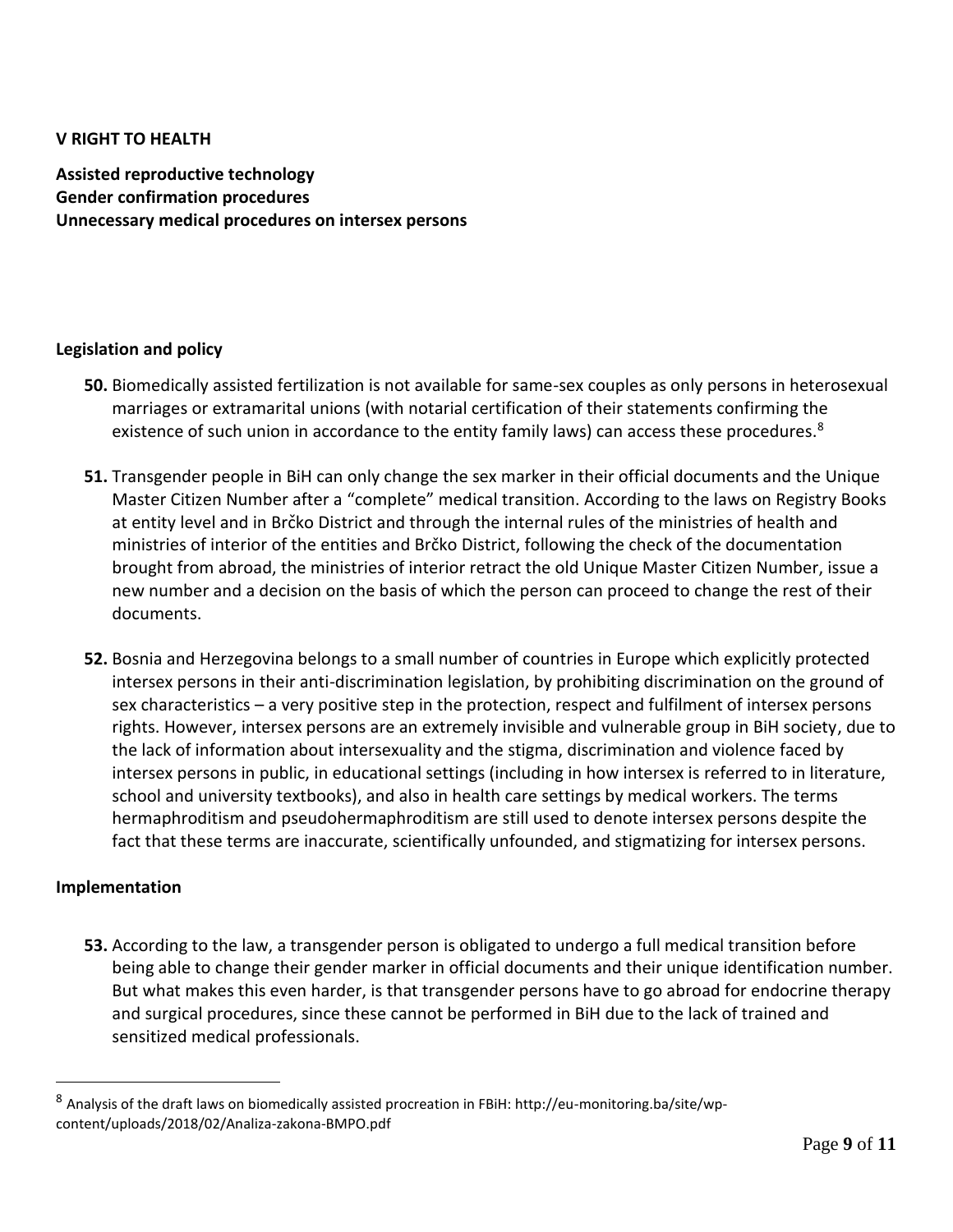- **54.** Research into the needs of LGBTI persons by Sarajevo Open Centre from 2017 showed that around 61% of transgender persons, who participated in the research, plan to undergo gender confirmation procedures, while 22.2% of them have not made that decision yet. The health insurance does not cover the costs of the gender confirmation procedures, and these costs are often too high for many transgender persons who face economic hardship because of stigma and discrimination in education and employment.
- **55.** There are no standardized, human rights based medical guidelines and procedures for the treatment of intersexuality which would be applicable for all medical institutions in BiH. Sarajevo Open Centre research from 2016 found that so-called "sex normalization" surgeries are still performed in some public health institutions. The medical and surgical treatment of newborns were being performed to aesthetically adjust the appearance of the baby and its sex characteristics to male or female sex regardless of whether this jeopardized the baby's health and violated their rights to bodily autonomy, bodily integrity, health, privacy among other rights, and could amount to torture.

# **VI RIGHT TO EDUCATION**

# **Peer violence Comprehensive sexuality education**

- **56.** Homophobic and transphobic peer violence in primary and secondary schools is a pervasive problem. Although some cases have been reported to the competent ministries of interior and social welfare centres, there is still an evident lack of a concrete institutional plan to combat peer violence and develop an inclusive and tolerant educational environment which would include the LGBTI perspective as well. $9$
- **57.** Although there are a number of strategic documents, action plans and protocols aimed at ensuring a safe and enabling learning environment for all students/pupils through the prevention of peer violence in schools in Bosnia and Herzegovina, their implementation is weak: the schools and their staff are not fully familiar with the content of these protocols, and there is no systematic data collection nor official statistics.
- **58.** Children belonging to vulnerable/marginalized groups are not specifically mentioned in these documents, which leaves the interpretation up to the discretion of school administration, teachers, and other relevant actors in the process. Given the prevalence of homophobic and patriarchal views and the lack of institutional knowledge on the issues faced by the LGBTI pupils/students and an adequate human rights-based response, this often translates into violence against LGBTI students being ignored or not recognized.
- **59.** There is no comprehensive sexuality education in public school system and LGBTI identities are not adequately or appropriately discussed or included in textbooks. Furthermore, textbooks usually contain stereotypical, stigmatizing representations of LGBTI identities in the broader scope of traditional representation of female and male gender roles.

 $\overline{a}$ 9 http://soc.ba/site/wp-content/uploads/2018/09/Me%C4%91uvr%C5%A1nja%C4%8Dko-nasilje-na-osnovu-razli%C4%8Ditosti- %E2%80%93-iskustava-i-preporuke.pdf